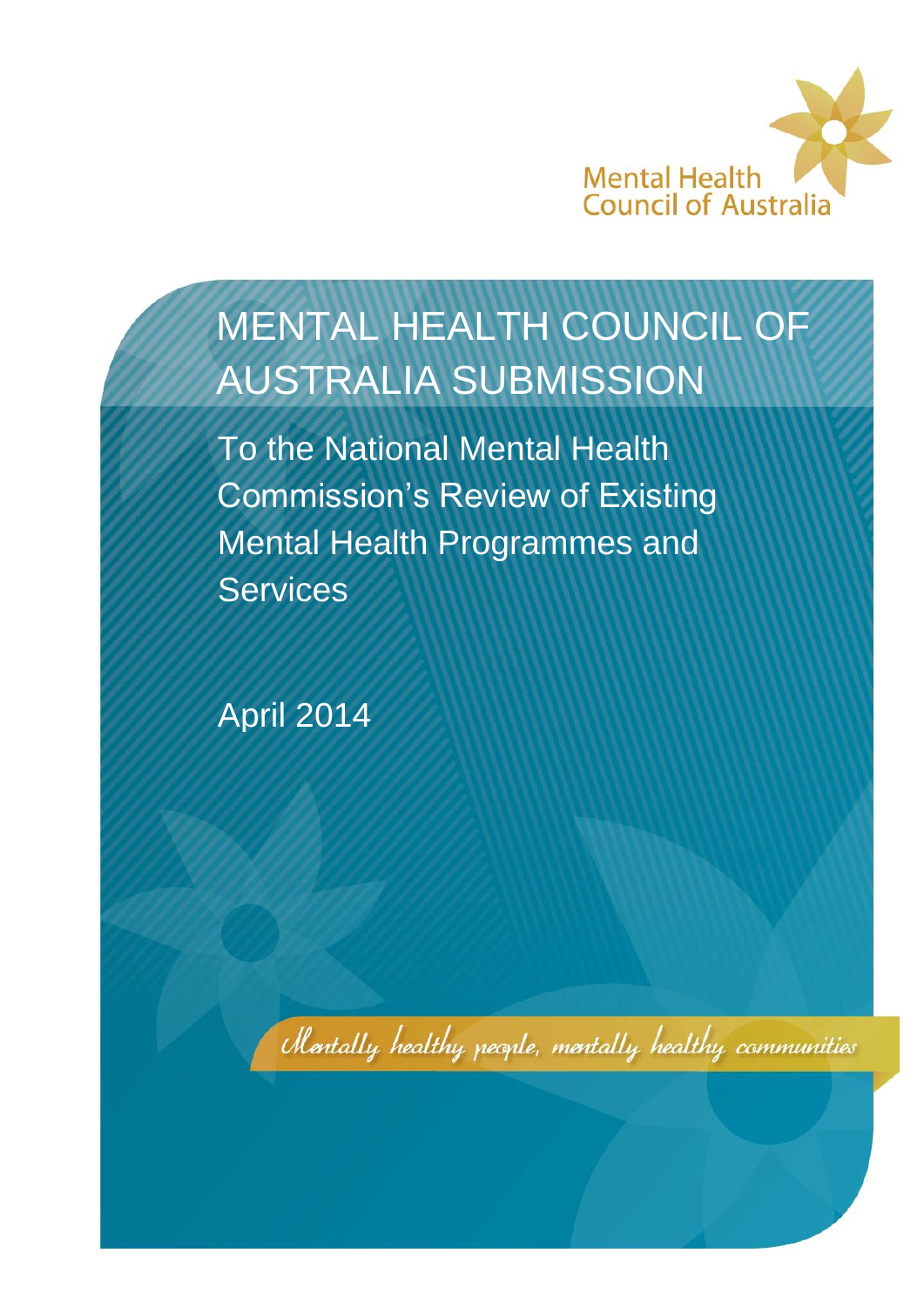The Mental Health Council of Australia (MHCA) welcomes the opportunity to make a submission to the National Mental Health Commission's (NMHC) review of mental health programmes and services. The MHCA is currently developing its long-term vision for national mental health reform, in collaboration with our members, consumers and carers, and other key stakeholders. We hope to articulate this vision over the course of the NMHC's review and beyond.

In this submission, the MHCA has attempted to identify structural and systemic levers for reform, while still being practical and achievable in a reasonable timeframe. The recommendations below are based on the MHCA's vision of a world-class mental health 'system' characterised by several fundamental features to drive better consumer and carer outcomes: prevention and early intervention, a recovery focus, service integration, and increased participation and inclusion of mental health consumers and carers. We look forward to a process of constructive engagement with mental health commissions and governments to make this vision a reality.

### RECOMMENDATION 1

**That the Australian Government work with consumers and carers, agencies across governments, professional groups and non-government organisations to develop and fund a national peer workforce strategy.** 

To build more effective services for consumers and carers, it is important to move beyond well-established theories of recovery towards approaches that incorporate recovery in practice. The role of a professional, well-integrated and supported peer workforce has been consistently identified in past reviews and consultation processes as the way to move from theory to practice in this regard. A stronger and more highly valued peer workforce would be an efficient and self-sustaining mechanism to address the stigma in services that is so often at the heart of poor outcomes and experiences of care. Providing appropriate employment opportunities for people with lived experience of mental illness would also assist in harnessing their potential to make a major contribution to the Australian economy and social fabric – a potential that is so often unrealised at present.

### RECOMMENDATION 2

**That the NMHC closely examine financial and other structural incentives that may be perpetuating investment in acute and hospital-based care, restricting investment in recovery-based approaches, and preventing efficient and effective early intervention and prevention services, particularly services based in the community, from thriving and growing.** 

For example, some services (such as those funded under the National Disability Insurance Scheme) require that a consumer have a 'permanent impairment' before they can access services. In many contexts, less expensive, and potentially better fit-for-purpose, non-clinical supports, such as in housing, employment support and assistance in navigating other service systems, should be preferentially favoured over expensive clinical supports. A systematic and population-based approach to prevention and early intervention should be promoted, including through the implementation of population-specific, evidence-based strategies in a variety of settings, commencing in early childhood and primary and secondary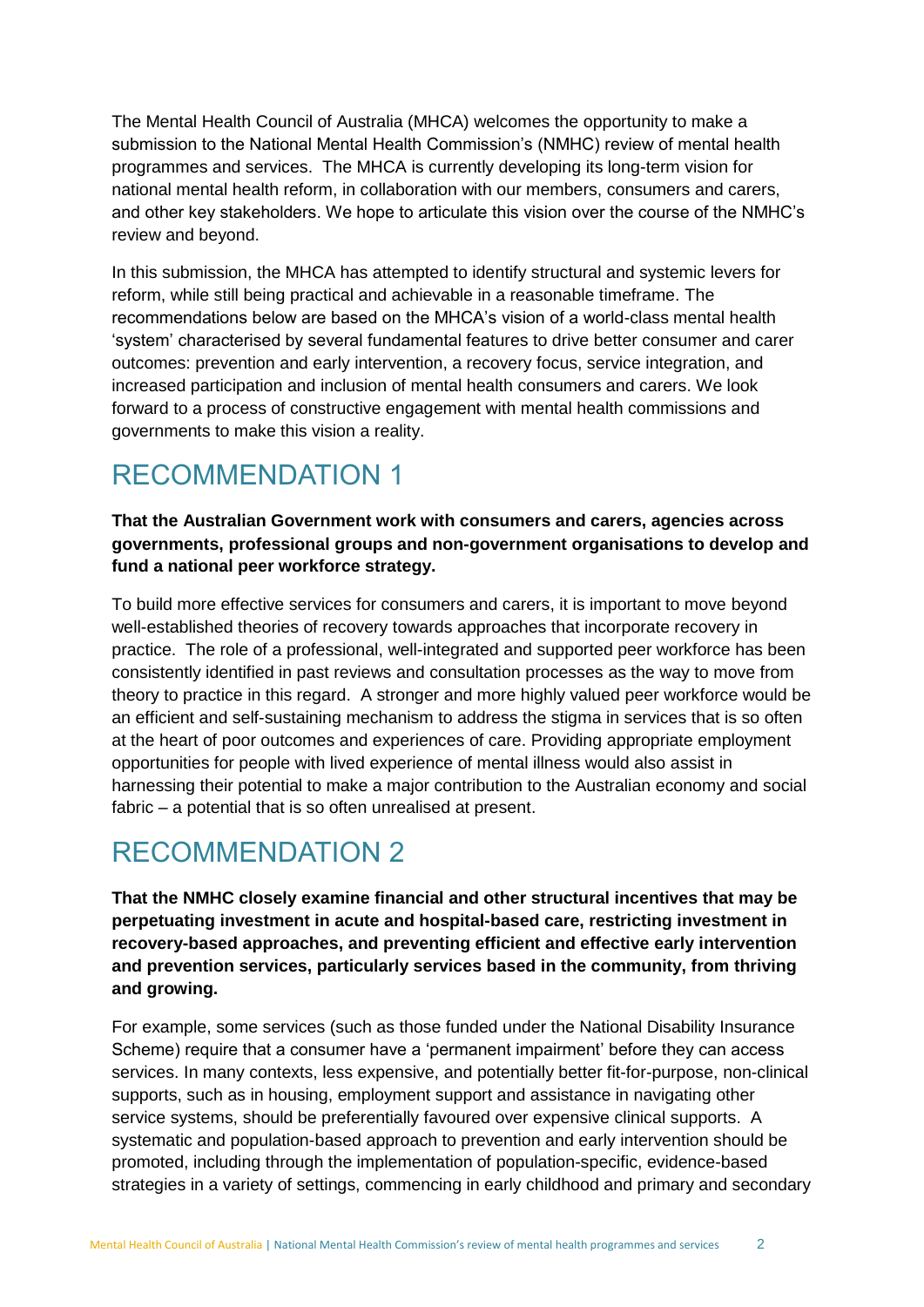school curriculums and including youth friendly settings, workplaces, and aged care services and facilities.

### RECOMMENDATION 3

**That Australian and State/Territory Governments adopt outcome-based, whole-of-life targets that are ambitious and achievable over the long term and are tracked through indicators that measure progress towards those targets. These indicators should include, as a priority, nationally consistent measures of consumer and carer experiences. Information systems should be developed to allow the efficient and timely collection, analysis and publication of these data.**

The MHCA broadly endorses the framework for targets and indicators recommended to COAG by its Expert Reference Group. Experience has shown that outcome frameworks can drive progress and provide a direction for reform that is shared consistently at national, state/territory, local and service levels (for example, the Closing the Gap in Indigenous Disadvantage strategy). Outcomes reporting can drive reform by enhancing accountability on the part of funders and service providers, and provides a way to incentivise and measure the impact of reforms in specific areas.

In addition, measures of consumer and carer experiences and satisfaction would provide an important mechanism for promoting recovery principles and embed consumer and carer perspectives in service design and delivery. Collection of such information should be required from all services that interact regularly with people with mental illness, regardless of funder type, and be monitored and reported upon regularly.

### RECOMMENDATION 4

**That Australian and State/Territory Governments agree to release the latest version of the National Mental Health Service Planning Framework (NMHSPF) and support its ongoing development so that future reforms and service planning be informed by the NMHSPF and its subsequent iterations.**

Arising out of the Fourth National Mental Health Plan, the NMHSPF is the most comprehensive planning tool currently available in relation to mental health, developed through a comprehensive process of consultation with the mental health sector.

Through careful use, the NMHSPF could drive investment in mental health promotion, prevention and early intervention, which over the long term should ease demand on acute and crisis-driven services – a goal that many stakeholders share but is difficult to achieve in practice.

If the NMHSPF is not released in the near future, there is a risk of undermining the substantial contribution that many stakeholders made to its development and consequent loss of goodwill towards the jurisdictions involved.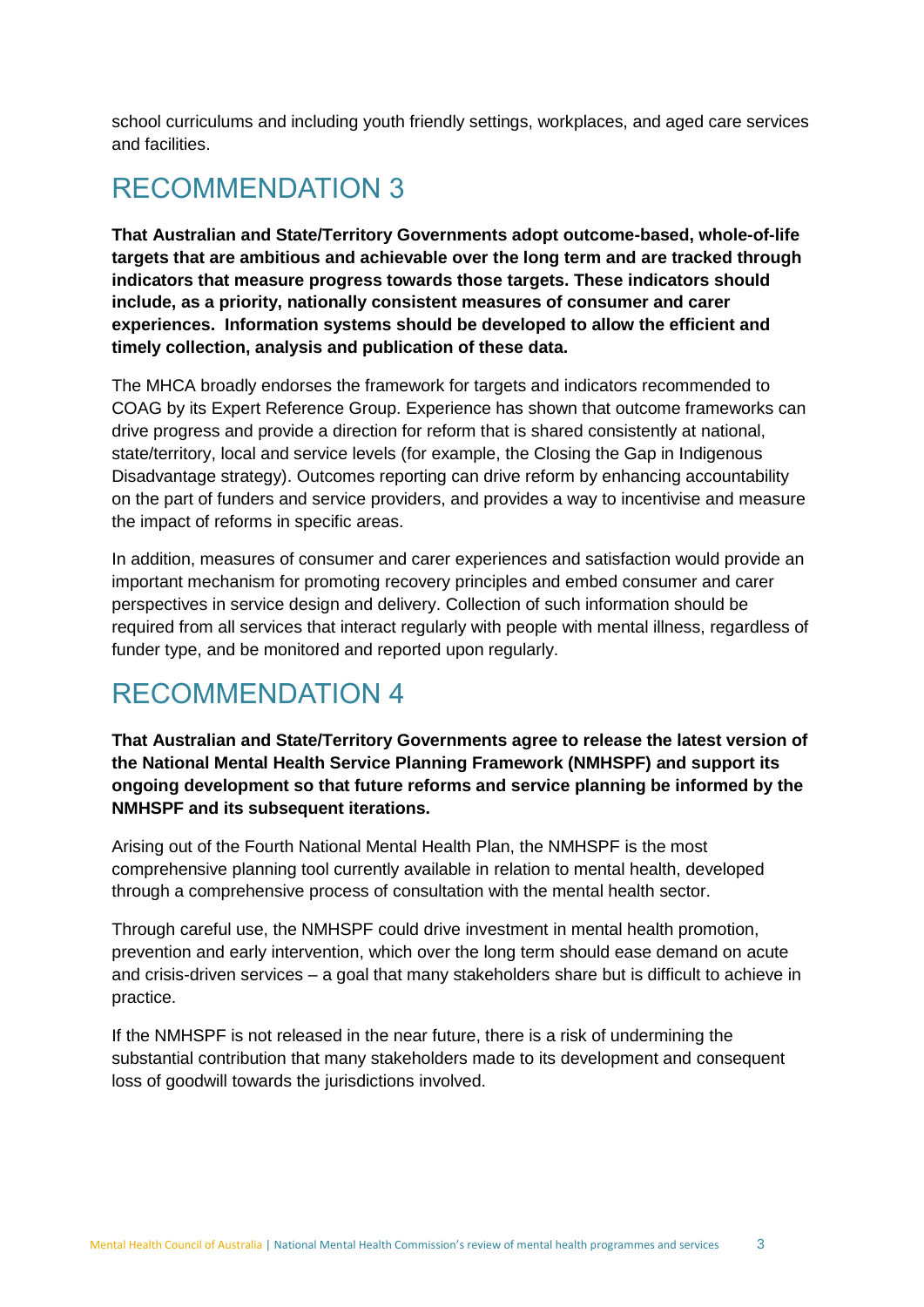## RECOMMENDATION 5

#### **That the NMHC carefully consider the practicalities and implications of applying Activity Based Funding (ABF) to community-based mental health services funded outside of the hospital system.**

If applied appropriately, ABF may have the potential to improve transparency and efficiency in mental health services through standardising reporting, clarifying where money is spent, and enabling benchmarking and comparison of different approaches and outcomes. It could also be a driver for innovative service models that can demonstrate better outcomes. Supported by appropriate infrastructure and training, accurate and comprehensive ABF models would also recognise and properly fund the important role of the community sector in relieving pressure on hospitals. Without these and other ways of allocating resources efficiently, we risk perpetuating the hospital-centric nature of the mental health 'system', for example through perverse incentives for states and territories to prioritise services they already provide at the expense of more efficient and more effective services.

### RECOMMENDATION 6

#### **That the NMHC consider and define the optimal roles and responsibilities of Commonwealth and State/Territory Governments in relation to mental health.**

Services available to consumers and carers are currently provided through a maze of fragmented and often ad hoc programs and service streams, with little national coordination or clear lines of accountability for outcomes. At a broad level, State/Territory Governments should have responsibility for service planning and delivery to ensure local needs are being met, and also for service management, including contracting and procurement with a focus on outcomes rather than activity.

For its part, the Commonwealth should provide national leadership and hold responsibility for areas in which national consistency is critical. This would include, for example, minimum standards of service delivery, workforce accreditation, and data specifications. It should also ensure monitoring and reporting on those standards and against agreed outcome measures through an independent national mental health 'watch-dog', to which jurisdictions would be required to regularly provide data as a condition for ongoing funding. The Commonwealth should also take the lead in areas that do not require or recognise state boundaries, such as where nationally-consistent information technology platforms and quality standards are used or required.

### RECOMMENDATION 7

**That the NMHC consider the potential efficiencies in improving information management systems regarding mental health, including consistency in system standards and interoperability and data exchange between systems (including but not limited to personally controlled electronic health records).**

Service providers consistently report considerable duplication and inefficiency across services and programs in the collection, management and reporting of information, requiring significant resources in terms of both time and financial investment. Consumers and carers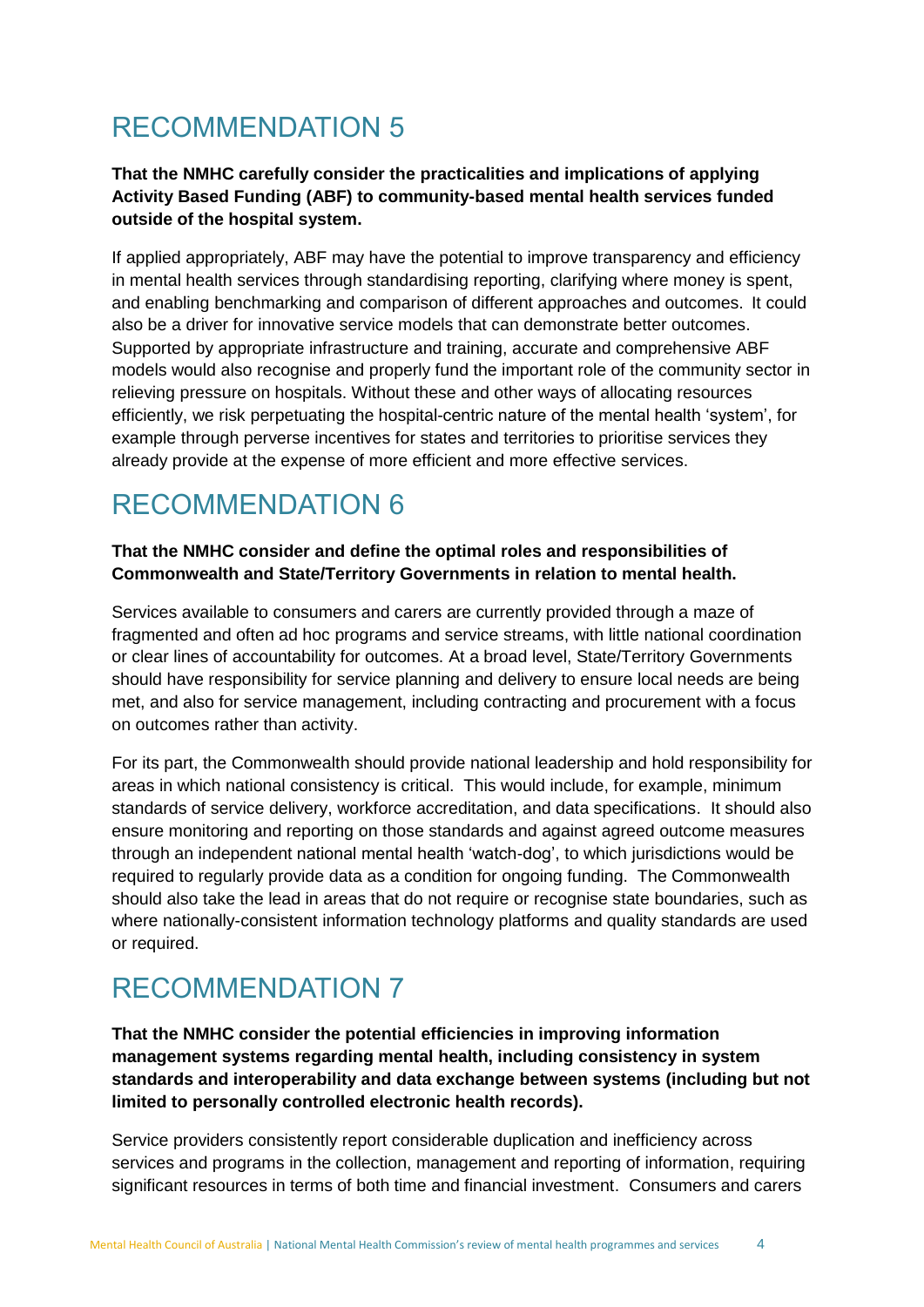also express frustration that existing systems are not accessible to or controlled by consumers, or portable between services. A better coordinated approach to data management, including for recording service history and outcomes information, would facilitate service integration and coordination. While issues around privacy and confidentiality would need careful consideration, a more coordinated approach would ultimately increase the effectiveness of services and provide better insight into progress towards better outcomes for consumers and carers.

### RECOMMENDATION 8

#### **That the NMHC consider how better use of information technology could deliver more diverse and more effectively targeted services, and better manage demand for services.**

Wide penetration of web technology provides significant potential to provide effective and efficient services in ways that go beyond traditional service models. Interactive online services, internet resources, mobile apps and other avenues for self-managed care should be openly accessible, given that they are easily scalable and therefore have capacity to meet virtually unlimited levels of demand.

Improving the effectiveness and awareness of such services, integrating them into service models and pathways, and using them as a first line of care where possible, could deliver significant efficiencies through early intervention. Importantly, such services need to be aligned with other pathways to care to ensure that people with higher-level needs are quickly identified and referred to more appropriate services. Such approaches would also help to efficiently divert demand from more expensive services, so that clinical and other professional services can target their specialist skills towards those consumers who would benefit most.

### RECOMMENDATION 9

#### **That COAG develop and agree to a new National Agreement for Mental Health as a nationally unifying and authoritative strategy for mental health reform over the longerterm.**

A new National Agreement should be the primary mechanism for a sustained and coordinated approach to mental health in Australia. It would have much the same role, structure, authority and operation as the National Indigenous Reform Agreement (NIRA). That is, it would:

- commit all governments to the achievement of high-level objectives and outcomes in mental health;
- provide an authoritative mechanism for specific targets and indicators for reform;
- enshrine key principles such as the centrality of the recovery framework, consumer and carer engagement, and prevention and early intervention;
- clearly set out the roles and responsibilities of each level of government;
- shift incentives towards more effective, evidence based outcomes;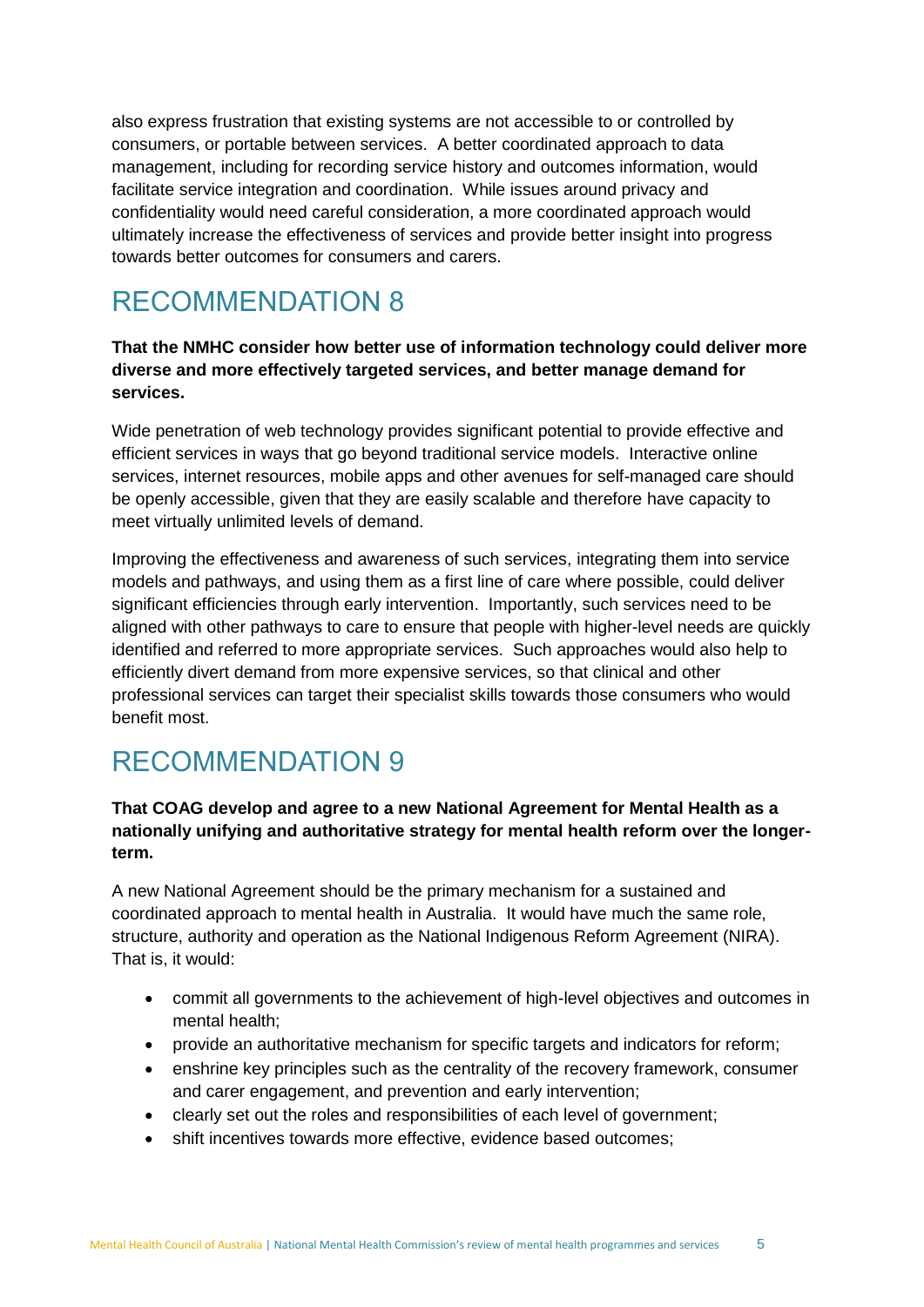- explicitly state that achieving mental health outcomes requires coordinated and integrated efforts across all jurisdictions, all portfolios and all sectors (including in physical health, early childhood, education, employment and housing); and
- guide planning and implementation of reforms over the longer-term (including, for example, by reference to minimum service standards).

Also consistent with the NIRA model, a Specific Purpose Payment would not necessarily be attached to a new National Agreement for Mental Health. Instead, jurisdictions would be accountable for progressing mental health outcomes in various service contexts and across portfolios, leveraging existing streams of funding (including existing Specific Purpose Payments), and activity across mainstream social services.

As with other COAG agreements, the specific activities to be pursued under a new National Agreement would be outlined in detail in individual State and Territory Implementation Plans. The National Agreement would also guide the content of any bilateral or multi-lateral arrangements between the Commonwealth and States/Territories in relation to specific reforms. For example, National Partnership Agreements could provide reward funding for jurisdictions that achieve certain milestones in progressing towards agreed mental health targets, or provide incentives for jurisdictions to explore more efficient and sustainable models of funding for non-government organisations across all social service areas, with trials or pilots conducted on a regional-basis.

### RECOMMENDATION 10

#### **That government responses to the outcomes of the NMHC's review should occur over a period of carefully managed transition.**

This submission has identified a number of complex, high-level, system-wide options for reform that are likely to drive progress towards a better mental health system and ultimately towards better outcomes for consumers and carers. These options are not quick fixes, and will require sustained effort and commitment from governments and non-government organisations across the health, mental health and social services sectors, as well as from consumers and carers.

The NMHC's review is taking place in a period of great uncertainty, particularly given the potential impact of the National Disability Insurance Scheme on the service landscape. It will be important to learn from the lessons of implementing psychosocial disability support through the NDIS, and ensure that any future directions are consistent with efforts to improve those processes.

Any decisions made in the near term should be consistent with a long-term vision, ensure that service capability is maintained, and, especially, should provide continuity of support for mental health consumers and carers. Importantly, this means that:

- any savings identified in the course of the NMHC's review should be reinvested within the mental health system; and
- the recommendations of the NMHC's review should stipulate that there be no overall reduction in services for people with experience of mental illness compared with the status quo.